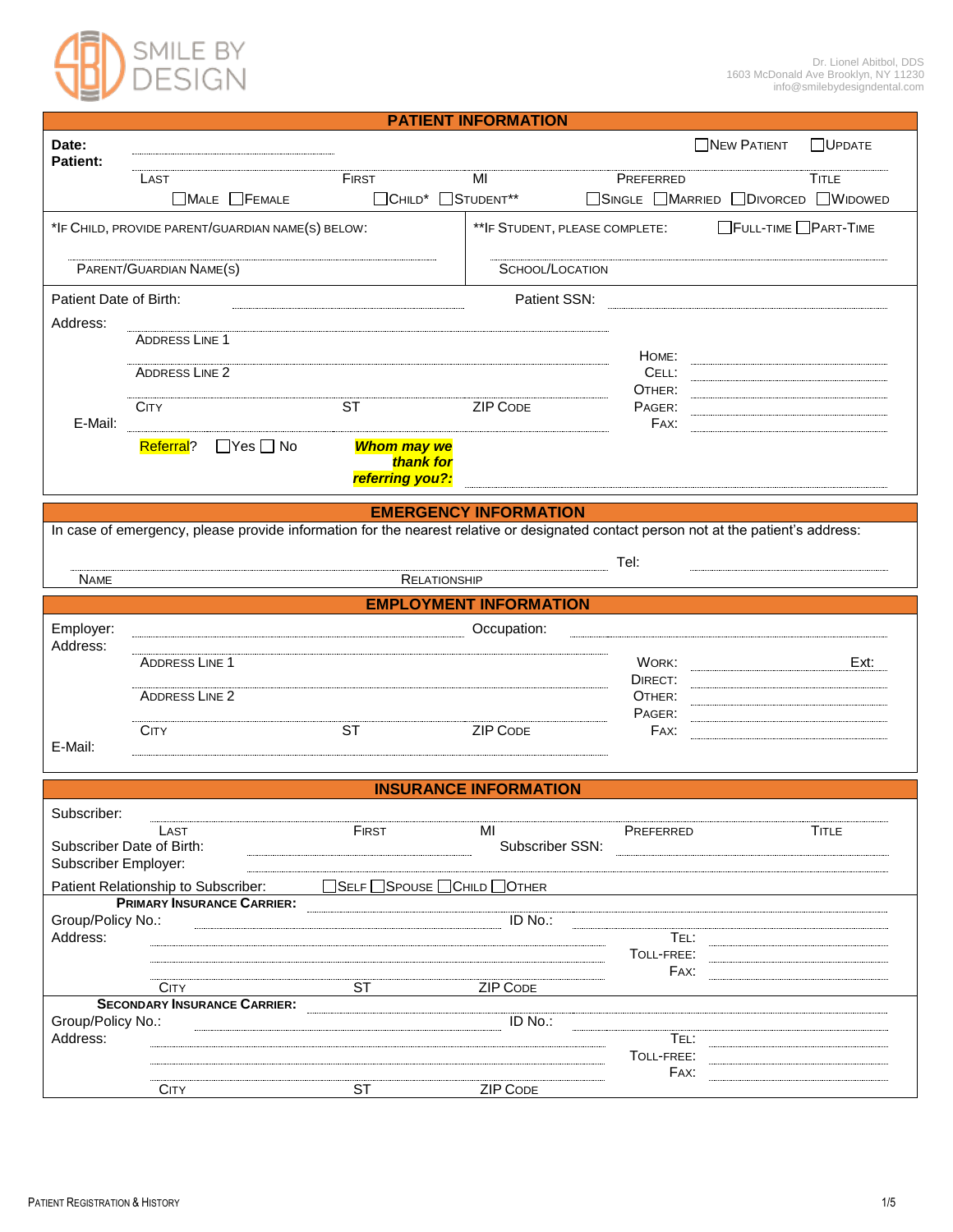



# **DENTAL HISTORY**

ORAL HEALTH: **EXCELLENT** GOOD FAIR POOR

| Date of Last Dental Visit:                                                                                                                                                                                                                                                            |                                                                                                                                                                                                                                                                                                                                                                                                                                                                                                                                                                                                                                                                                                                                                                                                                                       |                                             | <b>Treatment Type:</b>                                                             |                 |
|---------------------------------------------------------------------------------------------------------------------------------------------------------------------------------------------------------------------------------------------------------------------------------------|---------------------------------------------------------------------------------------------------------------------------------------------------------------------------------------------------------------------------------------------------------------------------------------------------------------------------------------------------------------------------------------------------------------------------------------------------------------------------------------------------------------------------------------------------------------------------------------------------------------------------------------------------------------------------------------------------------------------------------------------------------------------------------------------------------------------------------------|---------------------------------------------|------------------------------------------------------------------------------------|-----------------|
| $\Box Y \Box N$<br>tye in<br>$\Box$ y $\Box$ n<br>$\Box$ Y $\Box$ N<br>$\Box$ y $\Box$ n<br>$\Box$ y $\Box$ n<br>$\Box$ y $\Box$ n<br>$\Box$ y $\Box$ n<br>$\Box$ y $\Box$ n<br>$\Box$ y $\Box$ n<br>$\Box$ y $\Box$ n<br>$\Box$ y $\Box$ n<br>$\Box$ y $\Box$ n<br>$\Box$ y $\Box$ n | Are you currently having dental discomfort? If yes, explain:<br>Any unhappy/unpleasant dental experiences? If yes, explain:<br>Any injuries to mouth/teeth/head? If yes, explain:<br>Any missing teeth other than wisdom teeth or orthodontic extractions?<br>Loose teeth or broken fillings?<br>Orthodontic (braces) appliances now or in the past?<br>Gums bleed when brushing or flossing?<br>Concerned about gum disease? History of gum disease? □Y□N<br>Any concerns about the appearance of your teeth?<br>Does it hurt to bite or chew?<br>Do you clench or grind your teeth? If so, do you wear a night guard or splint? $\Box Y \Box N$<br>Do you have TMJ pain, clicking or popping of the jaw?<br>Food collection between the teeth?<br>Does any type of dental treatment make you nervous? If yes, please explain below: |                                             |                                                                                    |                 |
| How often do you floss?                                                                                                                                                                                                                                                               |                                                                                                                                                                                                                                                                                                                                                                                                                                                                                                                                                                                                                                                                                                                                                                                                                                       |                                             |                                                                                    |                 |
|                                                                                                                                                                                                                                                                                       | <b>□</b> Never                                                                                                                                                                                                                                                                                                                                                                                                                                                                                                                                                                                                                                                                                                                                                                                                                        | $\Box$ Seldom                               | □ About Half the Time                                                              | $\Box$ Everyday |
| How often do you brush?                                                                                                                                                                                                                                                               |                                                                                                                                                                                                                                                                                                                                                                                                                                                                                                                                                                                                                                                                                                                                                                                                                                       |                                             |                                                                                    |                 |
|                                                                                                                                                                                                                                                                                       |                                                                                                                                                                                                                                                                                                                                                                                                                                                                                                                                                                                                                                                                                                                                                                                                                                       |                                             |                                                                                    |                 |
|                                                                                                                                                                                                                                                                                       |                                                                                                                                                                                                                                                                                                                                                                                                                                                                                                                                                                                                                                                                                                                                                                                                                                       |                                             |                                                                                    |                 |
|                                                                                                                                                                                                                                                                                       |                                                                                                                                                                                                                                                                                                                                                                                                                                                                                                                                                                                                                                                                                                                                                                                                                                       |                                             | CHILD/MINOR PATIENTS: PLEASE ANSWER THE FOLLOWING QUESTIONS:                       |                 |
| IYI IN                                                                                                                                                                                                                                                                                | Any mouth habits? (thumb sucking, nail biting, mouth breathing, nursing/bottle habits, pacifier, etc.)                                                                                                                                                                                                                                                                                                                                                                                                                                                                                                                                                                                                                                                                                                                                |                                             |                                                                                    |                 |
| IYI IN                                                                                                                                                                                                                                                                                |                                                                                                                                                                                                                                                                                                                                                                                                                                                                                                                                                                                                                                                                                                                                                                                                                                       | Any unusual speech habits? If yes, explain: |                                                                                    |                 |
| IYI IN<br>IYI IN                                                                                                                                                                                                                                                                      | Any lost teeth?                                                                                                                                                                                                                                                                                                                                                                                                                                                                                                                                                                                                                                                                                                                                                                                                                       |                                             | Does the patient receive assistance with brushing and flossing? If yes, how often? |                 |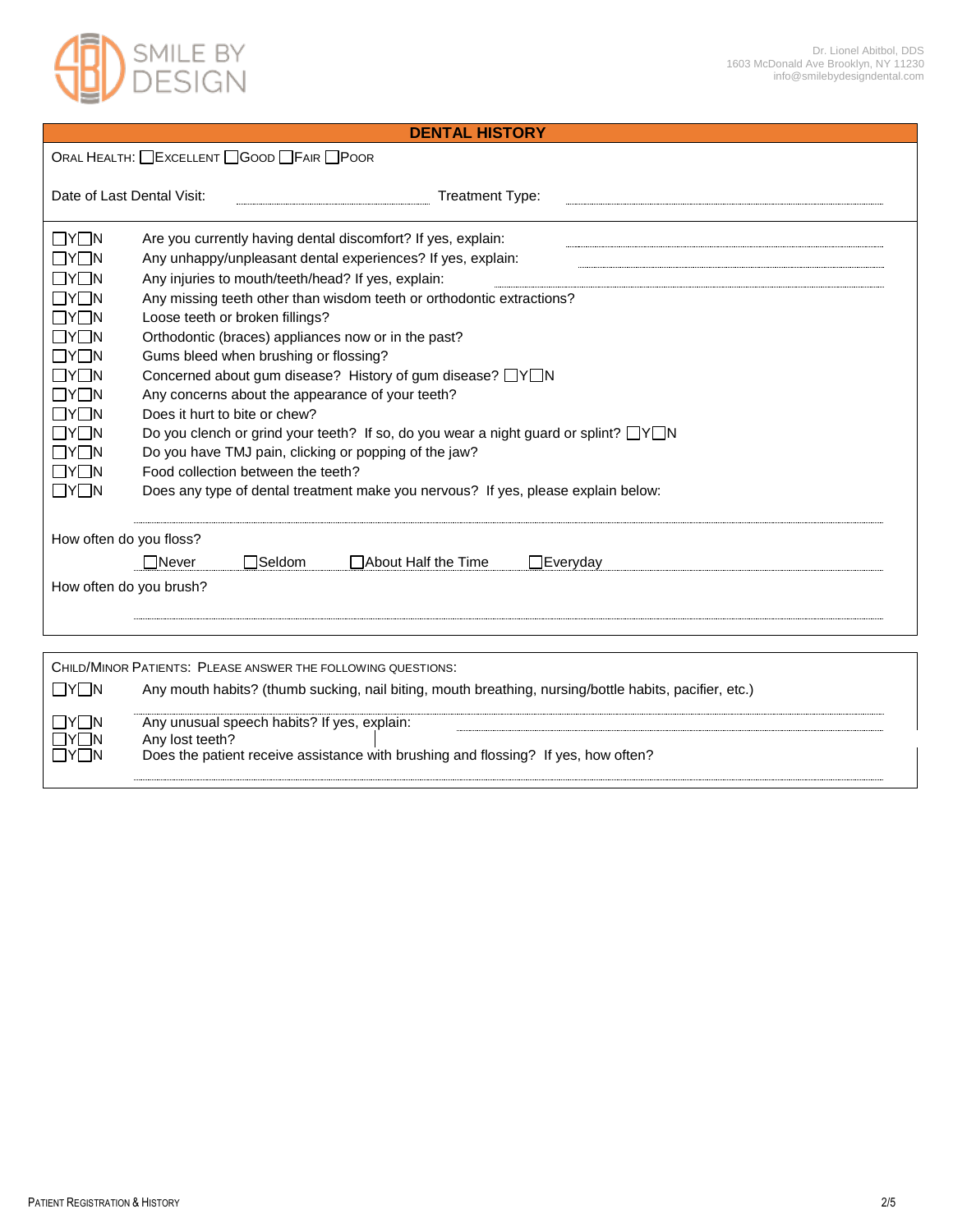

| <b>MEDICAL HISTORY</b>                                                                                                                                                                                                                                                                                                                                                                                                                                                                                                                                                                                              |                                                                                                                                                                                                                                                                                                                                                                                                                                                                                                         |  |  |  |  |  |  |
|---------------------------------------------------------------------------------------------------------------------------------------------------------------------------------------------------------------------------------------------------------------------------------------------------------------------------------------------------------------------------------------------------------------------------------------------------------------------------------------------------------------------------------------------------------------------------------------------------------------------|---------------------------------------------------------------------------------------------------------------------------------------------------------------------------------------------------------------------------------------------------------------------------------------------------------------------------------------------------------------------------------------------------------------------------------------------------------------------------------------------------------|--|--|--|--|--|--|
| GENERAL HEALTH: CEXCELLENT CGOOD CFAIR CPOOR                                                                                                                                                                                                                                                                                                                                                                                                                                                                                                                                                                        |                                                                                                                                                                                                                                                                                                                                                                                                                                                                                                         |  |  |  |  |  |  |
| $\Box Y \Box N$<br>Under a physician's care now?<br>$\Box Y \Box N$<br>Any hospitalization in the past 5 years?<br>$\Box Y \Box N$<br>Any serious illnesses/surgeries?<br>$\Box Y \Box N$<br>Use tobacco in any form? If Yes, Type:<br>$\Box Y \Box N$<br>Is pre-medication required before dental visits due to heart condition or artificial joint?<br>$\Box Y \Box N$<br>Taking any prescription or daily OTC medications/drugs? If yes, list details in the Medication Section.<br><b>FEMALE PATIENTS:</b><br>$\Box Y \Box N$ Currently nursing?<br>□Y□N Currently pregnant?<br>Due Date:                       |                                                                                                                                                                                                                                                                                                                                                                                                                                                                                                         |  |  |  |  |  |  |
| Is there anything important about your medical condition we have not asked? $\Box Y \Box N$ If yes, please describe:                                                                                                                                                                                                                                                                                                                                                                                                                                                                                                |                                                                                                                                                                                                                                                                                                                                                                                                                                                                                                         |  |  |  |  |  |  |
| DO YOU HAVE, OR HAVE YOU EVER HAD ANY OF THE FOLLOWING? (CHECK ALL THAT APPLY):<br>$\Box$ ACID REFLUX<br>BULIMIA<br>$\Box$ ADHD<br>CANCER/MALIGNANCY<br>$\Box$ AIDS/HIV<br><b>CEREBRAL PALSY</b><br><b>ANEMIA</b><br><b>CHEMICAL DEPENDENCY</b><br>ANOREXIA<br>CHICKEN POX<br><b>ANXIETY</b><br>CONVULSIONS<br><b>ARTIFICIAL HEART VALVE</b><br>DEPRESSION<br><b>NARTIFICIAL JOINTS</b><br><b>DIABETES</b><br>$\Box$ Arthritis<br><b>DIZZINESS/FAINTING</b><br><b>NASTHMA</b><br><b>TEPILEPSY/SEIZURES</b><br>AUTISM/ASPERGER'S<br><b>FREQUENT EAR INFECTIONS</b><br><b>BLEEDING DISORDER</b><br>FREQUENT HEADACHES | $\Box$ None<br><b>HEARING PROBLEMS</b><br><b>PSYCHIATRIC TREATMENT</b><br>RADIATION/CHEMO<br><b>HEART ATTACK</b><br>HEART DISEASE<br>RESPIRATORY DISEASE<br>HEART MURMUR<br><b>RHEUMATIC FEVER</b><br>$\exists$ HEPATITIS<br>SINUS PROBLEMS<br>HIGH BLOOD PRESSURE<br><b>STROKE</b><br>KIDNEY DISEASE<br><b>THYROID CONDITION</b><br><b>TLIVER PROBLEMS</b><br>TUBERCULOSIS<br>MITRAL VALVE PROLAPSE<br><b>JULCERS</b><br>MONONUCLEOSIS<br>VENEREAL DISEASE<br><b>PACEMAKER</b><br>OTHER - PLEASE LIST: |  |  |  |  |  |  |
| ARE YOU ALLERGIC TO OR HAVE YOU EVER HAD ANY REACTION TO THE FOLLOWING? (CHECK ALL THAT APPLY):                                                                                                                                                                                                                                                                                                                                                                                                                                                                                                                     |                                                                                                                                                                                                                                                                                                                                                                                                                                                                                                         |  |  |  |  |  |  |
| $\Box$ Aspirin<br><b>CODEINE</b><br><b>LACTOSE INTOLERANCE</b><br>$\Box$ ANESTHETIC - LOCAL<br>$\Box$ DAIRY<br>$\Box$ METAL SENSITIVITY<br>$\Box$ <b>BARBITURATES</b><br>NITROUS OXIDE SEDATION<br>$\Box$ LATEX<br>OTHER - PLEASE LIST:                                                                                                                                                                                                                                                                                                                                                                             | <b>NONE</b><br>SLEEPING PILLS<br>SULFA DRUGS<br>PENICILLIN/OTHER ANTIBIOTICS                                                                                                                                                                                                                                                                                                                                                                                                                            |  |  |  |  |  |  |
| <b>MEDICATION INFORMATION</b>                                                                                                                                                                                                                                                                                                                                                                                                                                                                                                                                                                                       |                                                                                                                                                                                                                                                                                                                                                                                                                                                                                                         |  |  |  |  |  |  |
| ARE YOU CURRENTLY TAKING ANY OF THE FOLLOWING? (CHECK ALL THAT APPLY):<br>ANTIBIOTICS/SULFA DRUGS<br>ANTIHISTAMINES/ALLERGY<br>CANCER/CHEMO MEDICATIONS<br><b>BLOOD THINNERS</b><br><b>NSULIN</b><br>NITROGLYCERIN<br>OTHER DIABETIC MEDICATIONS<br>RECREATIONAL DRUGS<br>OTHER (PLEASE LIST BELOW)                                                                                                                                                                                                                                                                                                                 | <b>NONE</b><br><b>DAILY ASPIRIN</b><br><b>BLOOD PRESSURE MEDICATIONS</b><br>CORTISONE/STEROIDS<br><b>HEART MEDICATION/DIGITALIS</b><br><b>ORAL CONTRACEPTIVES</b><br><b>OSTEOPOROSIS MEDICATIONS</b><br>TRANQUILIZERS<br><b>THYROID MEDICATIONS</b>                                                                                                                                                                                                                                                     |  |  |  |  |  |  |
| <b>DRUG NAME</b><br><b>DOSAGE</b>                                                                                                                                                                                                                                                                                                                                                                                                                                                                                                                                                                                   | <b>REASON PRESCRIBED</b>                                                                                                                                                                                                                                                                                                                                                                                                                                                                                |  |  |  |  |  |  |
|                                                                                                                                                                                                                                                                                                                                                                                                                                                                                                                                                                                                                     |                                                                                                                                                                                                                                                                                                                                                                                                                                                                                                         |  |  |  |  |  |  |
| <b>PHARMACY INFORMATION</b>                                                                                                                                                                                                                                                                                                                                                                                                                                                                                                                                                                                         |                                                                                                                                                                                                                                                                                                                                                                                                                                                                                                         |  |  |  |  |  |  |
| <b>PHARMACY NAME:</b><br><b>PHARMACY PHONE #:</b>                                                                                                                                                                                                                                                                                                                                                                                                                                                                                                                                                                   |                                                                                                                                                                                                                                                                                                                                                                                                                                                                                                         |  |  |  |  |  |  |

 **By signing below, I certify that the information above is accurate and complete to the best of my knowledge.** 

Signature: X Date: \_\_\_\_\_\_\_\_\_\_\_\_\_\_\_\_\_\_\_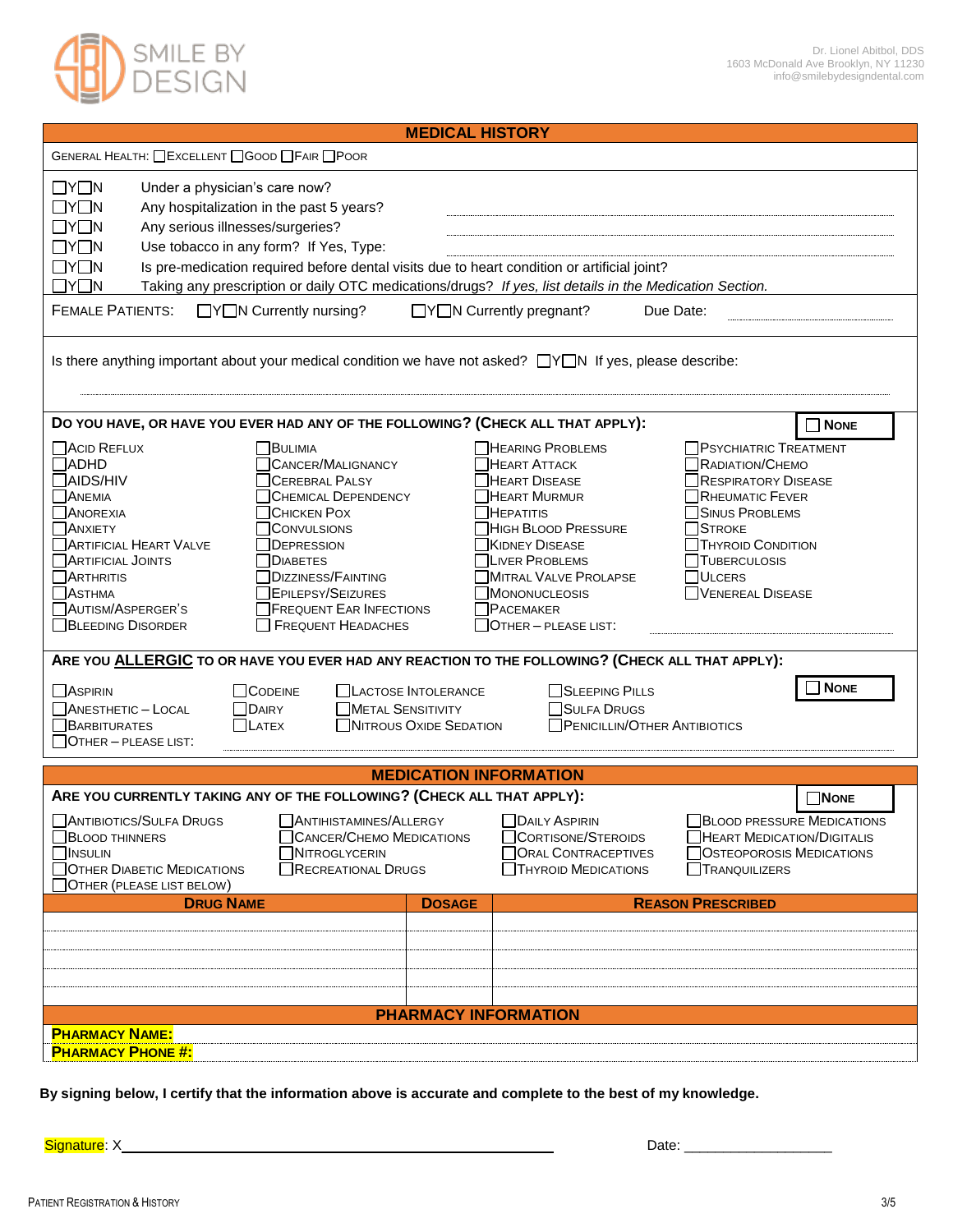

## **FINANCIAL GUIDELINES**

*We are committed to providing you with the best care possible to achieve total oral health. In order to achieve these goals, we need your assistance and your understanding of our financial guidelines.*

## **Insurance**

**We accept all major dental insurance payments, however we may not be an in network provider for your plan**. If we are not an in network provider, review your plan details, as in many cases insurance reimbursement is very similar.

- **No estimate is a guarantee of payment.** Please understand, you are responsible for all charges not paid by your insurance. Also, many insurance companies are excluding certain dental procedures or downgrading procedures to a lesser reimbursement level; in which case, you would be responsible for the difference.
- **Workers Compensation claims** will be filed for you. Please understand the carrier will assign a dollar amount that will be paid towards the claim, which may or may not cover the entire fee. Any amount not covered by the carrier, will be your responsibility.
- **Minors must be accompanied by a parent or legal guardian**. If the parents are separated or divorced, the person accompanying the minor will be responsible for copayment at the time of service.

#### **Payments**

- **Patient portion or patient co-pay is due at the time services are rendered unless prior financial arrangements have been** made.
- **Payment Information:**
	- o All major credit cards are accepted (Visa, MasterCard, Discover)
	- $\circ$  Various financing options with Wells Fargo or CareCredit<sup>®</sup> by Synchrony Bank

## **Short Cancelled/ Missed Appointments**

Please give 48 hours notice if you are unable to keep your reserved time. Unless an emergency occurs, we expect to run on time for your appointments, and we appreciate the same courtesy from you. **Short canceled or missed appointments** fee of \$75 for the time allotted for your appointment.

**By signing below I acknowledge I have read and understand the guidelines above.**

Signature: X Date: \_\_\_\_\_\_\_\_\_\_\_\_\_\_\_\_\_\_\_\_\_\_\_\_\_

## **PATIENT CONSENT- PAYMENT AUTHORIZATION**

To the best of my knowledge, all of the preceding answers are correct. If I have any changes in my health status of if my medication changes, I shall inform the dentist and staff at the next appointment without fail.

I hereby authorize payment directly to *Smile By Design* of the dental benefits otherwise payable to me.

I hereby authorize *Smile By Design* to release any information concerning my health or dental care, advice, treatment or supplies provided. This information is to be used in administering dental claims and/or discussing treatment options with other dental professionals.

I understand and agree that (regardless of my insurance status) I am ultimately responsible for the balance on my account for any professional services rendered.

**By signing below, I acknowledge that I have read and understand the statements mentioned above.**